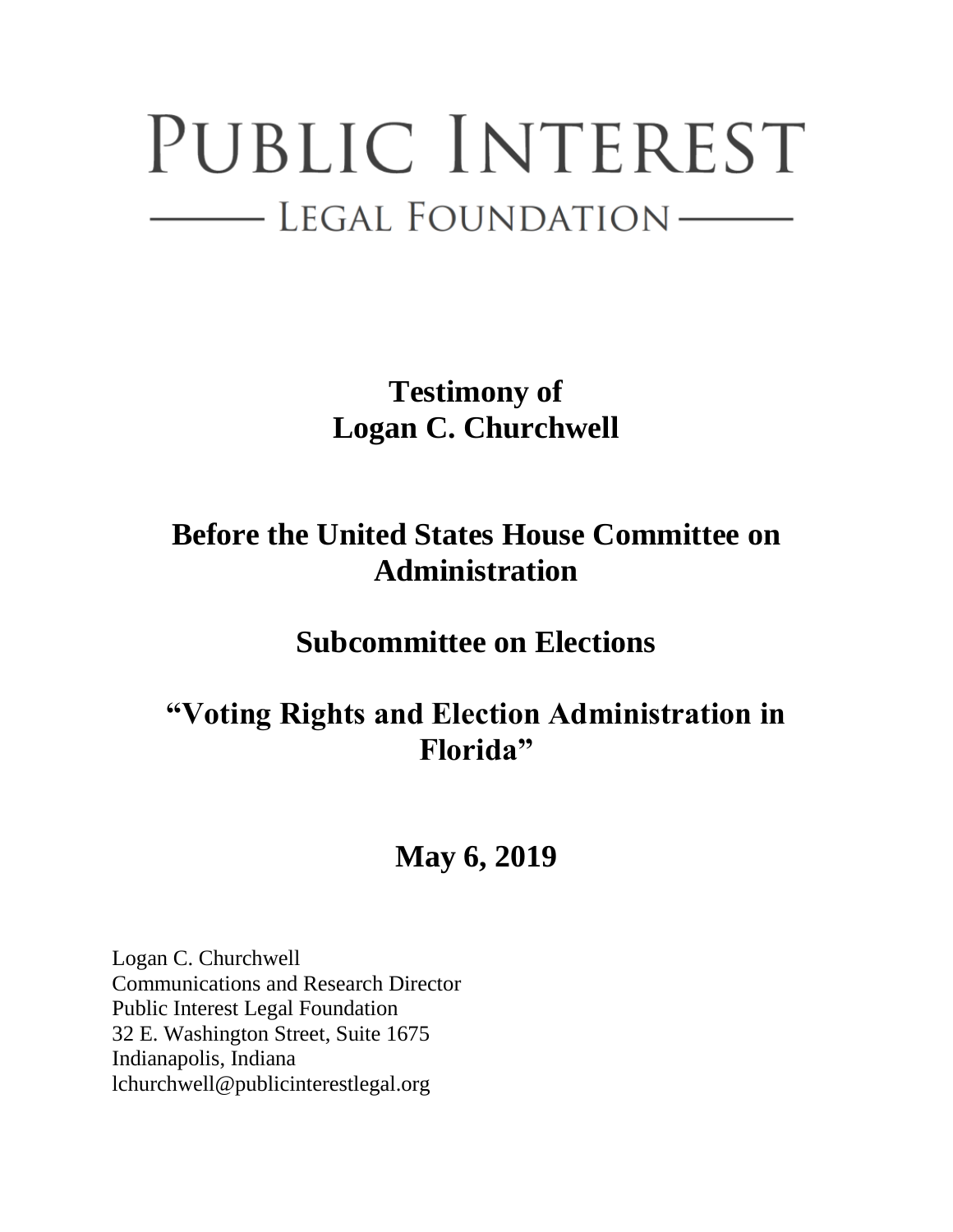Chairpersons Lofgren and Fudge, Ranking Member Davis, and Members of the Committee, thank you for the invitation to participate in today's hearing.

My name is Logan Churchwell. I am the Communication and Research Director for the Public Interest Legal Foundation, a non-partisan, nonprofit law firm dedicated to election integrity.

I would first like to sincerely thank this body for not only holding discussions in Washington, D.C. about voting issues and the Voting Rights Act of 1965 – but doing so around the nation. The current protections of the Voting Rights Act ("VRA") are a success story that has done a tremendous job in eliminating racial discrimination in voting.

Section 2 of the Voting Rights Act has proven to be an extremely effective tool to combat barriers to the ballot box and the ability to elect representatives of choice. When properly used, the VRA can be leveraged as a force for good.

Because of the Voting Rights Act, it has never been easier to register to vote and vote as it is in America in 2019.

Contrary to the assertions without evidence by some, the VRA was not "gutted" by the Supreme Court in 2013. Activists and political candidates campaigning on "reinstating" the law are fearmongering, fundraising, or both. 2019 is not 1965. The heavy hand of federal micromanagement of state election law was justified in 1965. It is not in 2019.

The VRA was originally designed to be operated on two tracks. First, the law empowered the Justice Department and private parties to challenge state election procedures and statutes on the basis they were enacted with a racially discriminatory intent or had racially discriminatory effects. Second, the VRA's preclearance provisions in 1965 were an extraordinary exercise of federal power that required approval of any election change in jurisdictions with deep histories of

2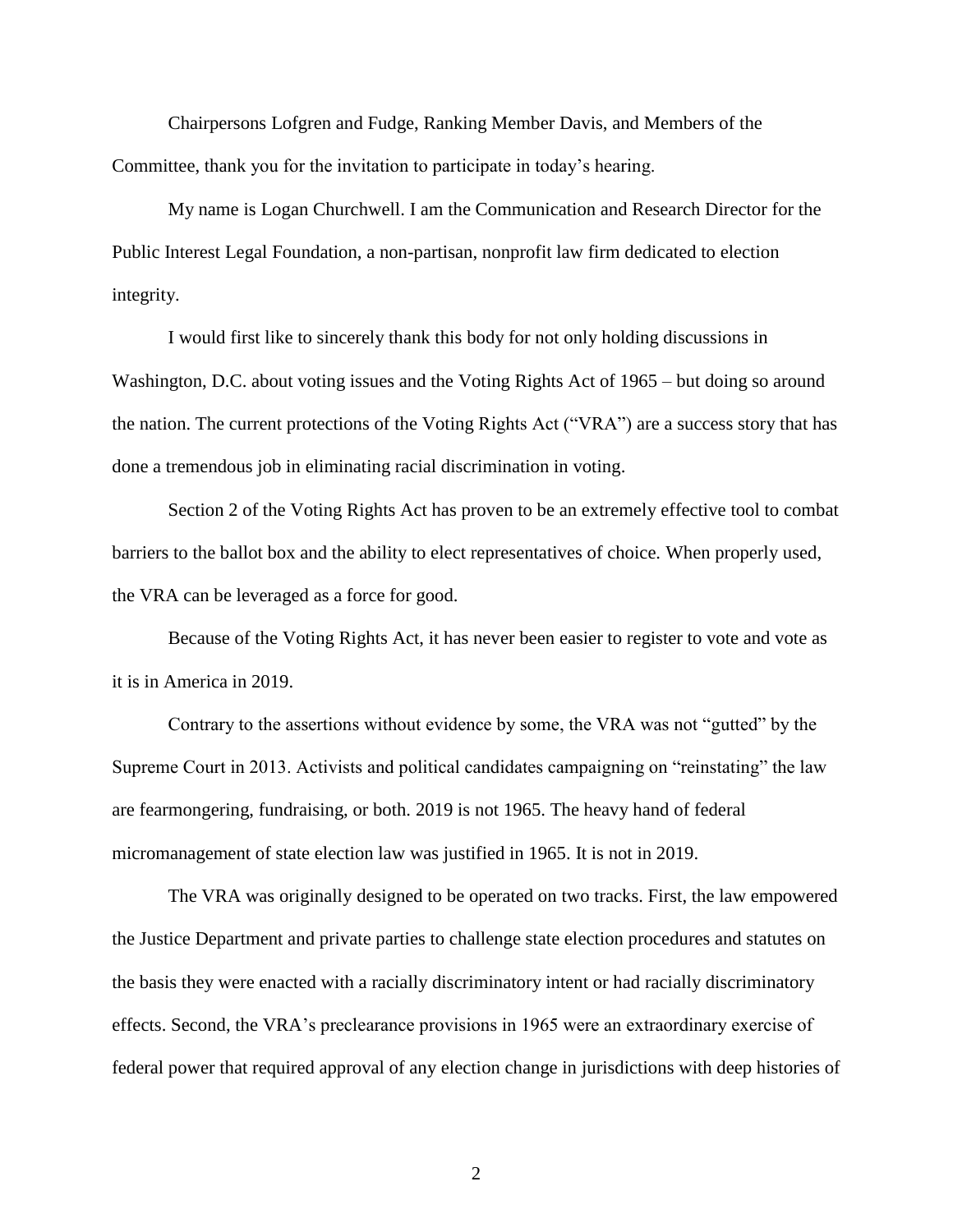racially discriminatory behavior. Preclearance obligations were, in part, constitutional because they had an expiration date. This Congress, however, continued to extend the power beyond the provision's constitutional shelf-life.

Unfortunately, the preclearance power became a power that was abused. From South Carolina voter ID to Georgia redistricting, Justice Department lawyers exercised powers that they did not possess by blocking states laws that were neither discriminatory in purpose or effect, and in some cases, courts handed down sanctions.

Section 5 also flipped evidentiary burdens on subject jurisdictions to prove *they were not discriminatory* with each procedural reform. This concept of *guilty until proven innocent* was inherently un-American and the Supreme Court took note of this unprecedented burden shift when it struck down Section 4's triggers in *Shelby County v. Holder*.

Whether or not the old preclearance regime can be fully credited for the actual progress made in creating a more just voting system – history will show that the program had a proper time and place – and that time has passed. I contend to this body and the general public that trying to resuscitate the concept of  $20<sup>th</sup>$  Century-style preclearance will prove an inefficient use of federal resources and will always be at least one step behind emerging population and demographic trends. While the framers of the VRA were certainly prescient, it is doubtful they could've predicted international migration trends where their country was on track to absorb nearly a million people crossing illegally between ports of entry in a single year.<sup>1</sup>

Targeted, affirmative enforcement of the VRA is the way of the future. Perhaps the American people need a reminder of the tools available under the law. Section 2 can be used to confront almost any discriminatory hurdle in its wake. From classic poll taxes to vote diluting

 $\overline{a}$ 

<sup>&</sup>lt;sup>1</sup> *The Washington Post*; Nielsen says Homeland Security is on track to detain 900,000 migrants this fiscal year (March 6, 2019)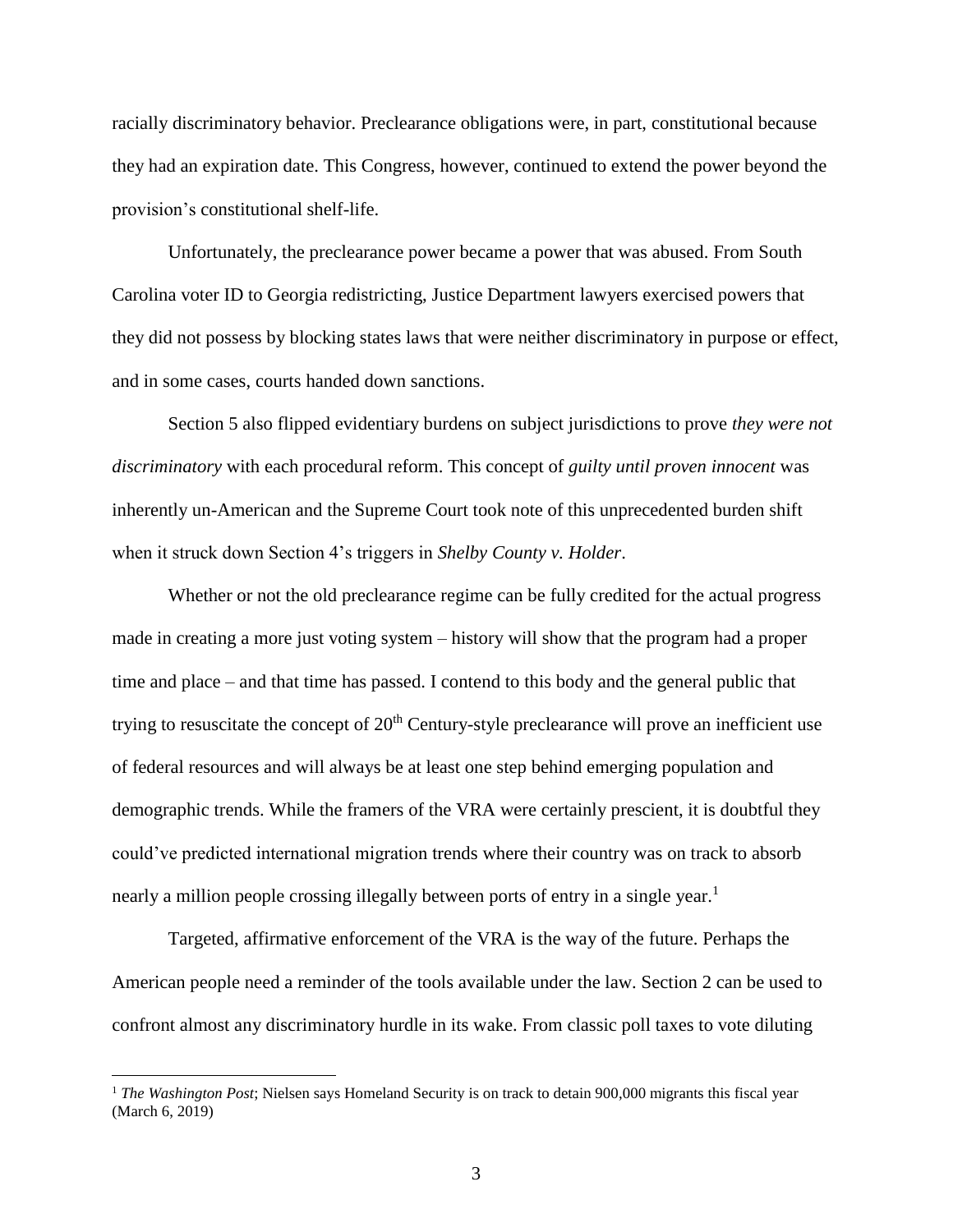maps and even tribal lineage tests on voter participation<sup>2</sup>, this Section can help any affected eligible voter anywhere. Section 11(B) addresses efforts to intimidate or coerce voters, whether they are Klan, New Black Panther, or designs from any other group or individual. Some elements of the law can protect voters in need of bilingual ballots and election administration, based on local demographic trends. Finally, preclearance is still a possibility. If a jurisdiction's actions warranted it, Section 3 would bail that locale back under administrative review.

For those arguing that affirmative enforcement of the VRA is too slow or hard to keep track of emerging threats, they need to take a closer look at the case record provided by the DOJ. The lull in actions became apparent during the Obama Administration, but well before *Shelby County*. Simply, apart from one or two high profile, headline-earning lawsuits in Texas and North Carolina, the DOJ sat largely dormant for eight years, barely enforcing Section 2. It's reasonable for any fair-minded person to infer that if the Department did not bring very many cases under the Voting Rights Act, then not very many cases of racial discrimination must have existed. Worse, based upon several internal and external governmental reviews of the  $DOJ<sup>3</sup>$ , the Department's Voting Section hardly seems the proper place to vest so much extraordinary power. Simply, Section 5 lends itself to abuse of power, and the unit in charge of enforcement has exhibited rank ideological bias in its proven abuses.

It is crucial that the Trump Administration set a tone for what litigation-based enforcement of the Voting Rights Act will look like for the generations to come. But without some cultural shifts within the DOJ itself, said enforcement will remain stagnant, and if Section

 $\overline{a}$ 

<sup>2</sup> *Davis v. Guam* No. 17-15719

<sup>3</sup> DOJ-OLA letter to Rep. James F. Sensenbrenner dated April 12, 2006

<https://www.scribd.com/document/48673021/2006-0412-Ltr-to-House-of-Rep-re-Voting-Rights-Act-Procedures> See also: DOJ-OIG; A Review of the Operations of the Voting Section of the Civil Rights Division (March 2013), <https://oig.justice.gov/reports/2013/s1303.pdf>